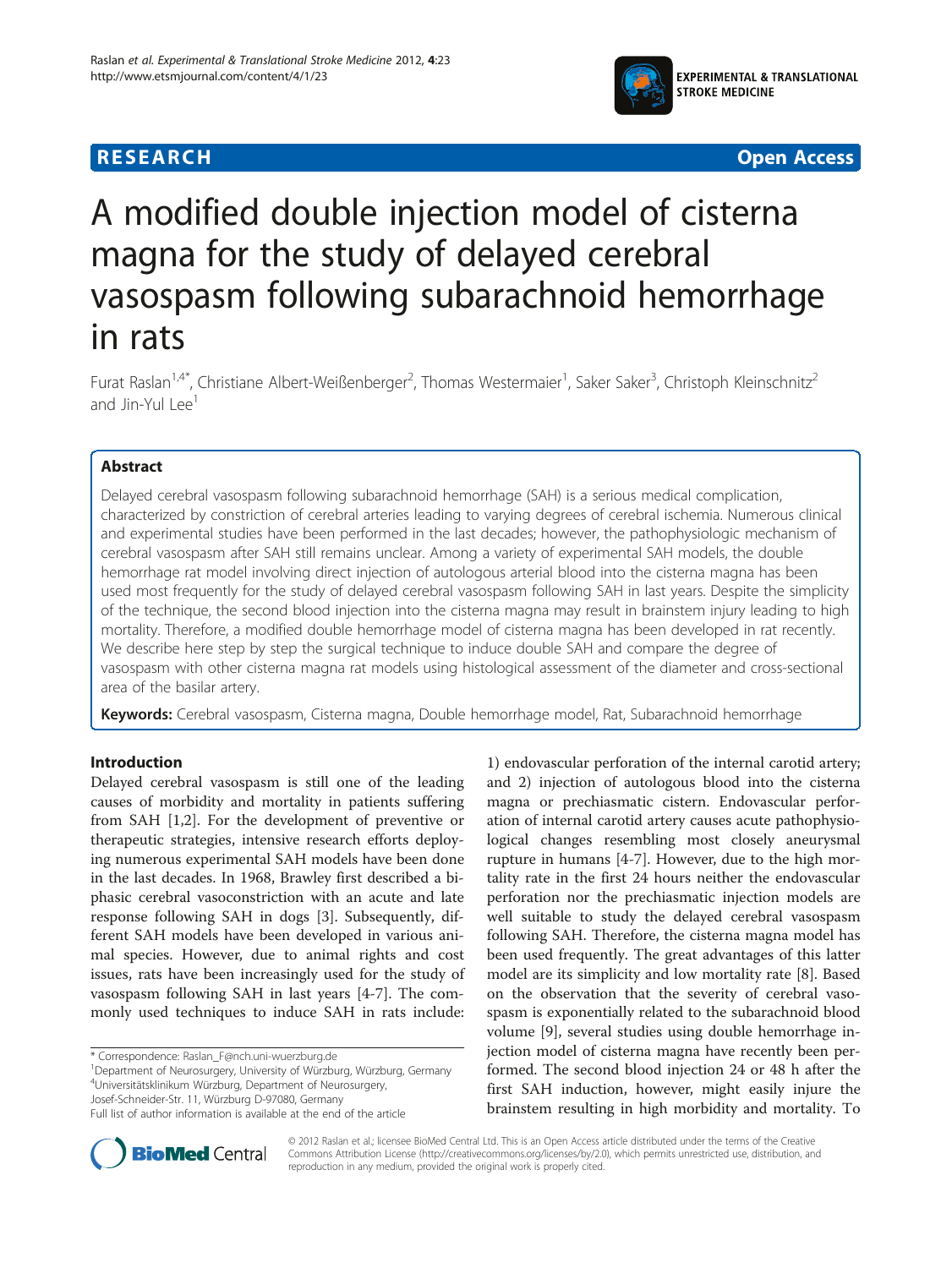avoid this pitfall, a modified double hemorrhage rat model employing a catheter has been developed [\[8](#page-5-0)]. Here the modified SAH model is described in detail and compared with other double hemorrhage rat models.

# **Material**

#### Experimental equipment

- 1. Isoflurane (2-chloro-2-(difluoromethoxy)-1,1,1 trifluoro-ethane)
- 2. Animal respirator
- 3. Cotton-tipped applicators, 3–0 Silk sutures
- 4. Thermostatically regulated, feedback-controlled heating lamp
- 5. Stereotaxic device (TSE Systems GmbH, Bad Homburg)

### Setup of surgery

- 1. Scalpel (FeatherDisposible Scalpel, Feather Safety Razor Co., LTD, Osaka, Japan)
- 2. Scissors (Fine Science Tools Inc., Foster City, CA)
- 3. Splinter forceps (Aesculap AG, Tuttlingen, Germany)
- 4. Needle holder (e.g., Halsey Micro Needle Holder, Fine Science Tools)
- 5. Razor blade (e.g., SIH1 razor blades, Hartenstein Laborbedarf, Würzburg, Germany)
- 6. Phosphate-buffered saline (PBS)
- 7. ImageJ software (National Institutes of Health, USA) for planimetric calculation of basilar artery diameters
- 8. Paraformaldehyde (4%), 0.9% NaCl
- 9. 2-channel laser Doppler flowmeter (LDF, MBF3D; Moor Instruments) for cerebral blood flow (CBF) monitoring
- 10. Monitoring apparatus for continuous measurement of mean arterial blood pressure (MABP)

#### Animals

Male Sprague–Dawley rats (280–350 g) were used. SAH was induced in 10 animals by injection of autologous arterial blood into the cisterna magna as described below. Five animals served as control. All protocols were approved by the regulatory authorities for animal care and use in Lower Franconia, Germany.

# Methods

#### Anesthesia

General anesthesia was induced with 4% isoflurane followed by oral intubation and subsequent mechanical ventilation with an air/oxygen mixture. After intubation, isoflurane was reduced to 2.5 - 3% to maintain normal arterial blood pressure between 80–120 mmHg and blood gases throughout the surgical procedure. Body temperature was maintained at 37°C using thermostatically controlled heating lamp.

### Surgery

- 1. In supine position of the rat, a vertical skin incision (ca. 2 cm long) was made along the groin on the right side (Figure 1).
- 2. The femoral artery was prepared and a PE-50 tubing was introduced into the artery for continuous measurement of MABP and blood gas analysis and the fixation of the arterial tube was done to prevent dislocation. The arterial blood gas was checked immediately before SAH induction.
- 3. The rat was intubated with a flexible tubing and the fixation of the oral tube was done to prevent dislocation.
- 4. The animal was turned into a prone position.
- 5. Applying 3-point rigid cranial fixation in stereotaxic device as shown in Figure [2](#page-2-0).
- 6. A midline scalp incision was made fronto-cervical to expose the skull including upper cervical laminae. After drilling a burr hole at bregma for placement of LDF probes, nuchal muscles were cut in the midline and stripped laterally to expose the posterior fossa, atlanto-occipital membrane and upper cervical laminae.
- 7. Careful resection of the lamina of atlas showing transparent dura mater and underlying cerebellum with dorsal surface of medulla oblongata.
- 8. Burr hole drilling in the midline just rostral to the posterior fossa bone (Figure [3A](#page-2-0)).
- 9. A flexible metal stylet was inserted in the lumen of PE-10 catheter, the PE-10 catheter was introduced carefully into the cranial cavity with continuous contact to the inside of the occipital bone until the



Figure 1 In supine position of the rat, 2 cm incision was performed along the groin on the right side. The femoral artery was prepared and a PE-50 tubing was inserted into the artery (arrow) for continuous measurement of MABP and blood gas analysis.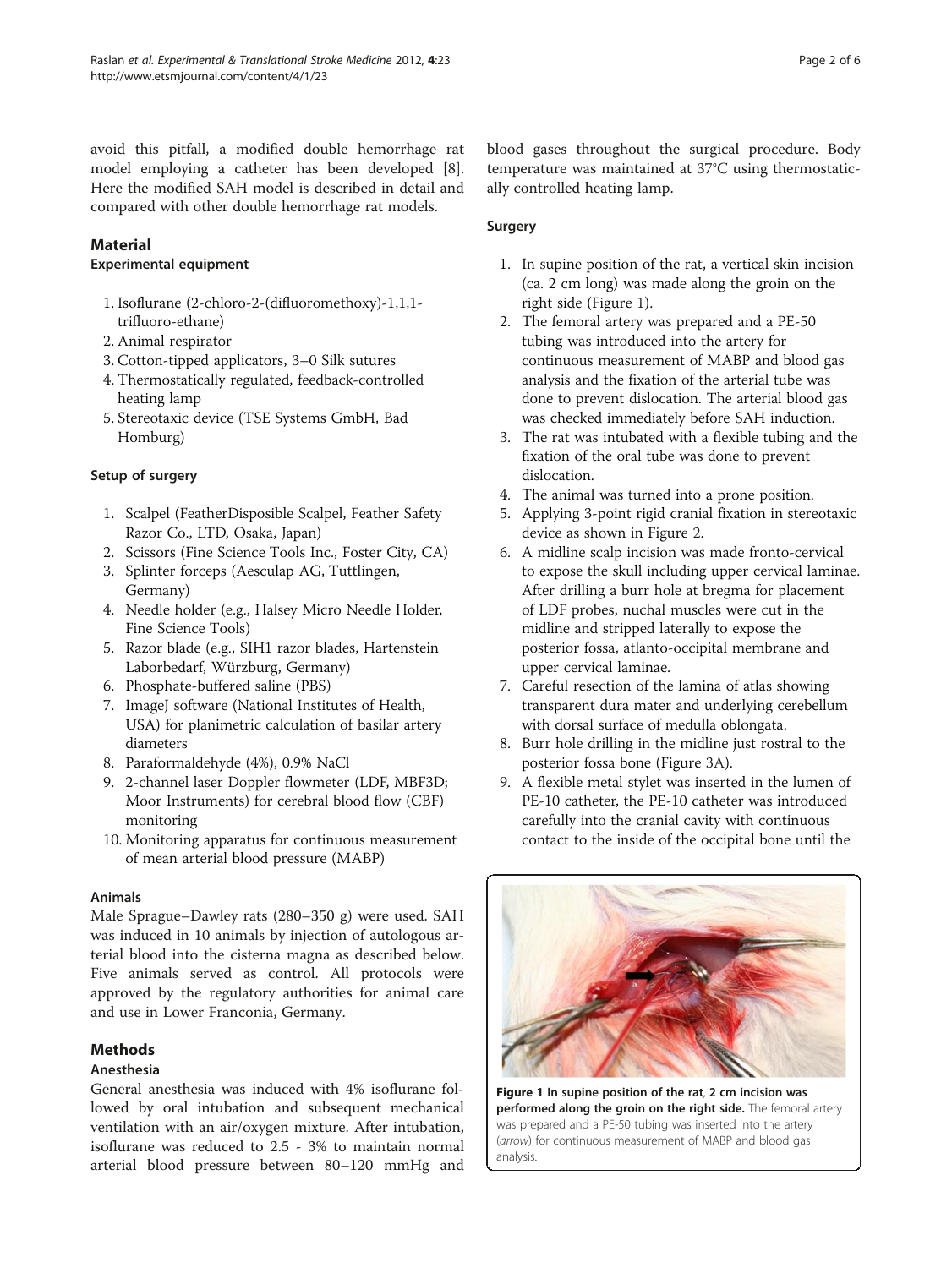Figure 2 3-point rigid cranial fixation of the head in a stereotaxic frame. Autologous arterial blood was injected through the PE-10 catheter.

R

т Figure 3 A: After drilling a burr hole in the midline at

parietooccipital suture, a PE-10 catheter was advanced into the cisterna magna (arrow). B: Cisterna magna after injection of 0.2 ml autologous arterial blood. C: PE-10 catheter was advanced into the cisterna magna (blue line).

catheter tip was apparent inside the cisterna magna under operating microscope, (Figure 3A).

- 10. Fixation of the PE-10 catheter at the skull using glue. The catheter was connected carefully to a 30 G tube clamps on the movable part of the stereotaxic device (Figure 3A).
- 11. Cautious aspiration of 0.1 ml cerebrospinal fluid, thereafter 0.2 ml nonheparinized blood acquired from the right femoral artery was carefully administered under visual control into the cisterna magna through the catheter during 3 min (Figure 3B). Sham-operated animals underwent through the same procedure without autologous blood injection.
- 12. Following the first injection, the flexible metal stylet was reinserted into the lumen of the PE-10 catheter, and then buried under nuchal muscles. Thereafter, the animal was sloping at an angle of 30° in head low position over 20 min. Sham-operated animals underwent through the same procedure without autologous blood injection.
- 13. Skin closure (e.g. 3–0 Ethilon suture). Isoflurane was withdrawn and the animal was allowed to wake up. The animal was transferred individually to a clean cage for recovery.
- 14. After 24 h, the wound was reopened, the metal stylet was removed, and 0.1 ml autologous blood was injected through the PE-10 catheter into the cisterna magna. Thereafter the PE-10 catheter was removed, and the burr hole was closed with bone wax. The animal was transferred individually to a clean cage for recovery.

The time required for surgery was approximately 1 hour. Five days after the second blood injection, the animals were transcardially perfused with 4% paraformaldehyde in deep anesthesia and the brain was removed for histological examination (Figure 4).

Figure 4 Marked SAH was observed along the circle of Willis at the ventral brain surface (B). Control animal (A)



<span id="page-2-0"></span>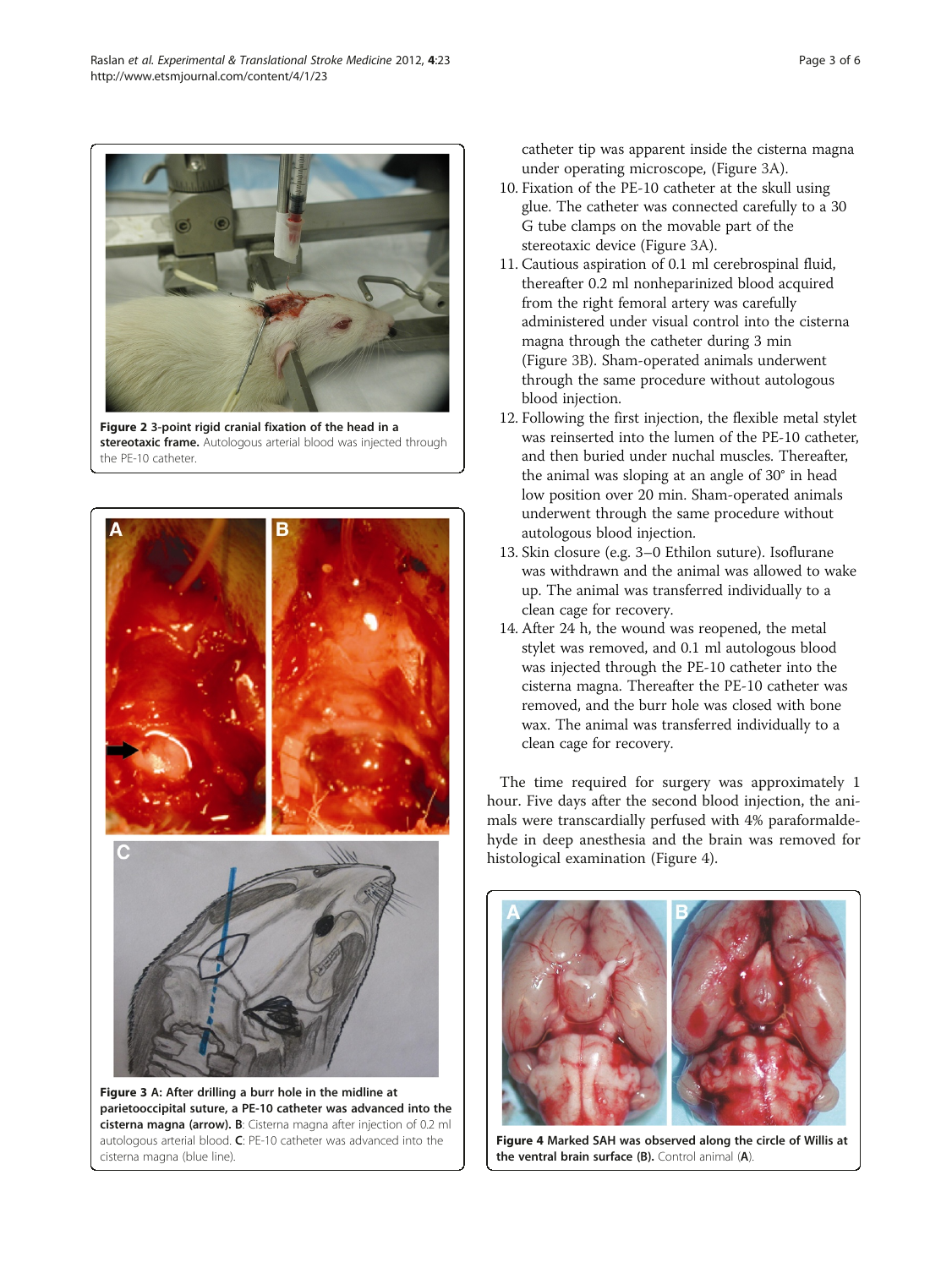In general, the animals showed drowsiness immediately after SAH induction. In rare cases mild paresis of hind limbs could be observed. On day 1 following second SAH induction, the neurological condition rapidly improved.

#### Readout parameters

Key readout parameters of the resulting vasospasm have been evaluated using a wide variety of techniques, including the assessment of neurological performance, histological examination including the measurement of the basilar artery diameter, determination of regional water content of the brain tissue, and the analysis of regional cerebral blood flow.

### Neurological evaluation

After surgical procedure, a clinical follow-up was performed daily. Following the check of the body weight, the animals were examined with respect to alertness (e.g. drowsiness), spontaneous movements and any other neurological deficits (e.g. hemi-, para- or tetraparesis), and graded according to the method of Endo et al. (1988) as depicted in Table 1. Right hind leg weakness could be attributed to an injury of the femoral nerve [[10\]](#page-5-0).

#### Laser doppler flowmetry

For rCBF (regional cerebral blood flow) monitoring of cerebral area supplied by middle cerebral artery, a 2 channel LDF (MBF3D; Moor Instruments, Axminster, England) was used. After the animal was placed in prone position with the head fixed in a stereotactic frame, a burr hole was drilled 5 mm lateral and 1 mm posterior to the bregma without injury to the dura mater on both sides. Then, two rectangularly bent laser Doppler probes were positioned in each burr hole using a micromanipulator. Recording was started 30 min before SAH induction and continued for 2 hours. Changes in LDF were recorded as the percentage change in initially recorded baseline values. SAH induction caused a steep decrease of rCBF to approximately 20% and 30% of the baseline following the first and second SAH induction, respectively, due to a combination of concomitant increase of intracranial pressure and early cerebral vasospasm. The reduction of rCBF recovered slowly. On day 5 after SAH induction, rCBF monitoring was repeated for 60 min as

Table 1 Neurological grading after Endo et al. (1988)

| Grade | <b>Clinical findings</b>                                                        |
|-------|---------------------------------------------------------------------------------|
|       | No neurologic deficit (normal)                                                  |
|       | Minimum or suspicious neurologic deficit                                        |
|       | Mild neurologic deficit without abnormal movement                               |
|       | Severe neurologic deficit with abnormal movement,<br>paraplegia or quadriplegia |

described above before animals were sacrificed showing a significant decrease of rCBF to approximately 30% of the baseline again.

#### Histological examination of the basilar artery

On day 5 after the second injection, the animals were reanesthetized, and perfusion-fixation was performed transcardially. Fixation procedure using 4% paraformaldehyde perfused via the vascular system through the heart of the rat to obtain the best possible preservation of the brain. Heart was held with forceps (it should still be beating), needle was directly inserted into protrusion of left ventricle to extend straight up about 5 mm. Needle position was secured by clamping in place near the point of entry, and the descending thoracic aorta was occluded and the right atrium opened. Procedure was performed at room temperature with 150 ml of phosphate-buffered solution (PBS, pH 7.4) and subsequently 50 ml of 4% formaldehyde. Then, the brain was immediately removed, and immersed at 4°C in 4% formaldehyde over night. For further 4 days the brain was embedded in 30% sucrose for 4 days. The brainstem was then cautious separated at the level of superior cerebellar artery (SCA) and immersed in OCT compound (Sakura Finetek USA, Inc., Torrance, CA). Thereafter, the brainstem was cut into four segments at 2 mm intervals using a rat brain slice matrix (Harvard Apparatus, Holliston, MA, USA).

At three levels of the BA 8 μm sections were cut on a cryostat: 200 μm below SCA, above and below the origin of anterior inferior cerebellar artery (AICA), and above the junction of the vertebral arteries. 10 sequential sections were cut respectively [[8\]](#page-5-0). The slices were microscopically scanned. The diameter and lumen cross sectional areas of BA were determined and averaged by a blinded observer planimetrically [[11\]](#page-5-0) to assess the extent of vasospasm as depicted in Figure [5](#page-4-0) [[12,13](#page-5-0)].

# Pearls and pitfalls Advantages

- The catheter-based double blood injection into the cisterna magna through a parieto-occipital burr hole causes a significant vasoconstriction of the BA leading to reduced CBF on day 5 following the second SAH induction corresponding to the delayed cerebral vasospasm following aneurysmal SAH in humans. The reduced vessel diamter of BA to approximately 60% of control was more pronounced compared to single hemorrhage cisterna magna model causing approximately 80% of control [[7](#page-4-0)[,8](#page-5-0)].
- The mortality rate is significantly lower compared to other double hemorrhage models involving direct puncture of the cisterna magna for blood injection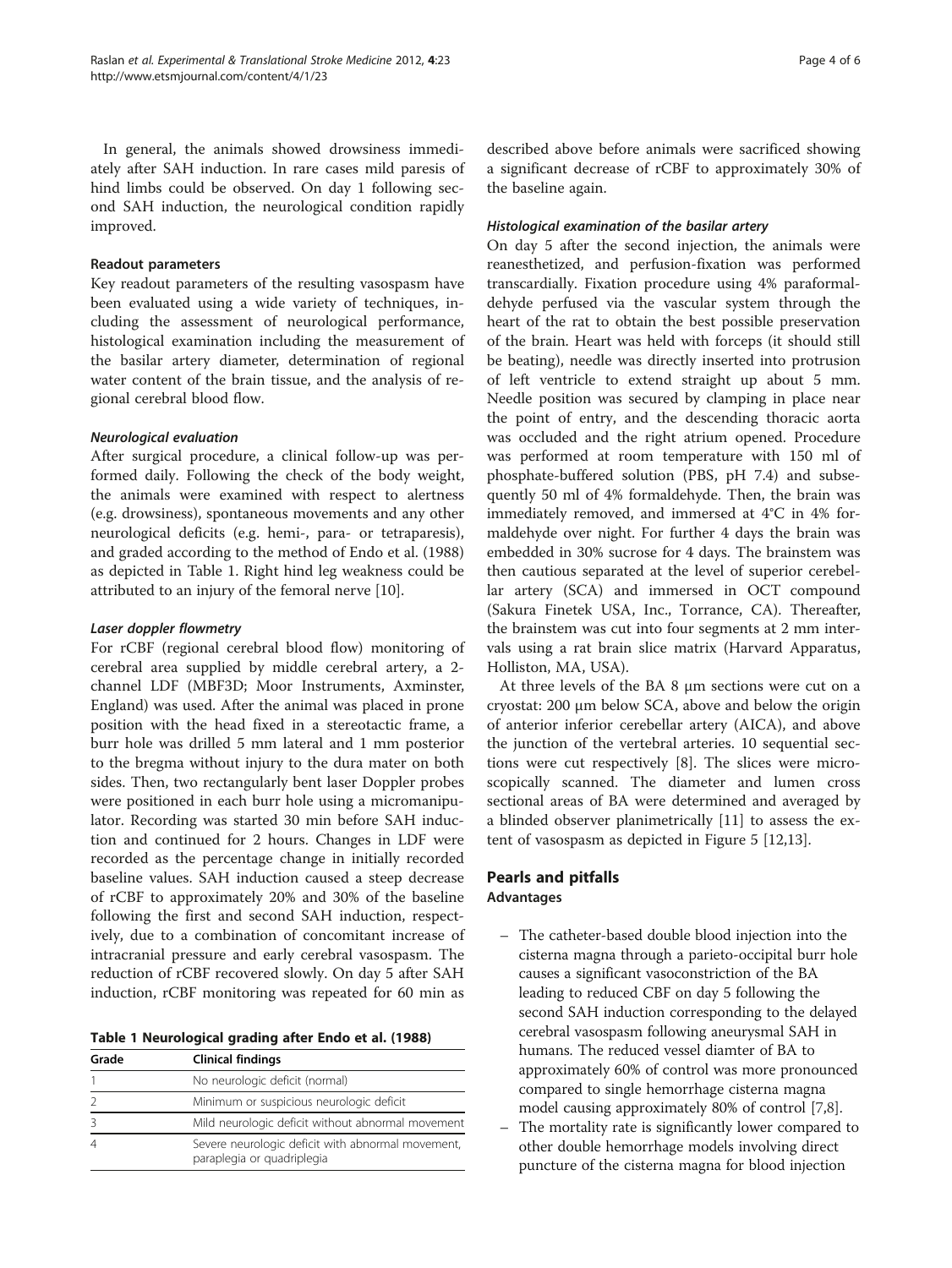<span id="page-4-0"></span>

using a 25- or 27-gauge sharp steel cannula leading to a high morbidity and mortality due to increased risk for brainstem lesion [[14,15](#page-5-0)].

#### Disadvantages

- The correct placement of the tip of PE-10 catheter is crucial. Positioning in the caudal area of cisterna magna might lead to tetraparesis following blood injection due to the compression of upper cervical medulla.
- The primary distribution of the bleeding is in the posterior fossa and not in the circle of Willis as commonly seen in the event of aneurysmal rupture in humans.

# Conclusions

The animal model of a catheter-based double blood injection into the cisterna magna through a parieto-occipital burr hole is well suitable to study the mechanism of a delayed cerebral vasospasm following SAH similar to the delayed cerebral vasospasm following aneurysmal SAH in humans. This model results in lower mortality compared to other SAH animal models, despite technical difficulties with the catheter positioning in the cranial area of cisterna magna.

#### Competing interests

The authors declare no conflict of interest.

#### Authors' contributions

FR carried out the SAH experiments, performed data analysis, and drafted the manuscript. CK participated in the design and coordination of the study. TW participated in the design of the study and edited the manuscript. CAW

supported FR in performing the experiments and analyzing the data. JYL initiated, designed and coordinated the study, supervised the experiments and finalized the manuscript. All authors read and approved the final manuscript.

#### Acknowledgement

This study was supported by the Interdisziplinäres Zentrum für Klinische Forschung (IZKF), University of Wuerzburg (F-199), German Research Foundation (DFG) and the funding programme Open Access Publishing of University of Wuerzburg.

#### Author details

<sup>1</sup>Department of Neurosurgery, University of Würzburg, Würzburg, Germany. <sup>2</sup>Department of Neurology, University of Würzburg, Würzburg, Germany <sup>3</sup> Division of Ophthalmology & Visual Sciences, University of Nottingham Nottingham, United Kingdom. <sup>4</sup>Universitätsklinikum Würzburg, Department of Neurosurgery, Josef-Schneider-Str. 11, Würzburg D-97080, Germany.

#### Received: 13 July 2012 Accepted: 27 November 2012 Published: 29 November 2012

#### References

- 1. Kassell NF, Helm G, Simmons N, Phillips CD, Cail WS: Treatment of cerebral vasospasm with intra-arterial papaverine. J Neurosurg 1992, 77:848–852.
- 2. Heros RC, Zervas NT, Varsos V: Cerebral vasospasm after subarachnoid hemorrhage: an update. Ann Neurol 1983, 14:599–608.
- 3. Brawley BW, Strandness DEJ, Kelly WA: The biphasic response of cerebral vasospasm in experimental subarachnoid hemorrhage. J Neurosurg 1968, 28:1–8.
- 4. Bederson JB, Germano IM, Guarino L: Cortical blood flow and cerebral perfusion pressure in a new noncraniotomy model of subarachnoid hemorrhage in the rat. Stroke 1995, 26(6):1086–1091.
- 5. Veelken JA, Laing RJ, Jakubowski J: The Sheffield model of subarachnoid hemorrhage in rats. Stroke 1995, 26(7):1279–1283.
- 6. Matz PG, Sundaresan S, Sharp FR, Weinstein PR: Induction of HSP70 in rat brain following subarachnoid hemorrhage produced by endovascular perforation. J Neurosurg 1996, 85:138-145.
- 7. Gules I, Satoh M, Clower BR, Nanda A, Zhang JH: Comparison of three rat models of cerebral vasospasm. Am J Physiol Heart Circ Physiol 2002, 283:H2551–H2559.